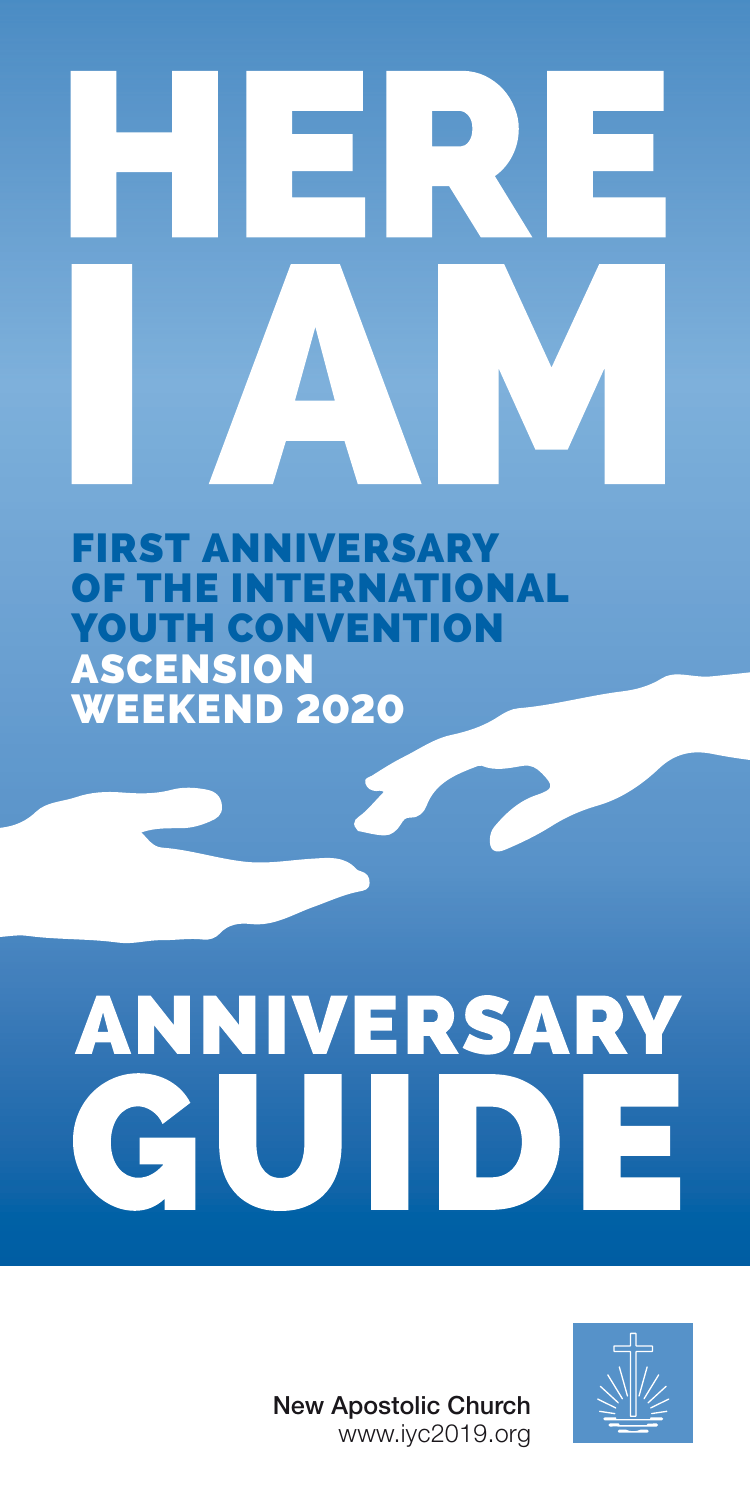### Preface to the anniversary | District Apostle Rainer Storck



Dear youth all over the world,

 $\frac{1}{2}$   $\frac{1}{2}$   $\frac{1}{2}$   $\frac{1}{2}$   $\frac{1}{2}$   $\frac{1}{2}$   $\frac{1}{2}$   $\frac{1}{2}$   $\frac{1}{2}$   $\frac{1}{2}$   $\frac{1}{2}$   $\frac{1}{2}$   $\frac{1}{2}$   $\frac{1}{2}$   $\frac{1}{2}$   $\frac{1}{2}$   $\frac{1}{2}$   $\frac{1}{2}$   $\frac{1}{2}$   $\frac{1}{2}$   $\frac{1}{2}$   $\frac{1}{2}$  A whole year has now passed since we met at the International Youth Convention in Düsseldorf. I'm sure you too remember the four days fondly; the many encounters, the enjoyable events and especially the divine service with our Chief Apostle on Sunday. He called us to spread the message of God's love for all people.

On the occasion of the Ascension weekend 2020, the organisers of the International Youth Convention created a programme to commemorate the International Youth Convention. The programme contains live streams with the highlights of the IYC on the YouTube channel. In addition to the bigger events in the arena, various talks and concerts will be shown. The rich programme is a mix of all events of the IYC and will run from Thursday to Sunday. The International Youth Convention featured a great variety of events, especially with regard to music.

Finally, I want to address one point: In light of the corona pandemic, I am thankful to our God that we did not have to deal with such a catastrophe last year. Just imagine we would have had to cancel the IYC at the last minute and all preparations would have been for nothing.

When we now think hack to the International Youth Convention, let us be thankful to our Heavenly Father and let us intercede for all people who are currently suffering from the coronavirus or its impact.

Kind regards,

your

Rainer Storck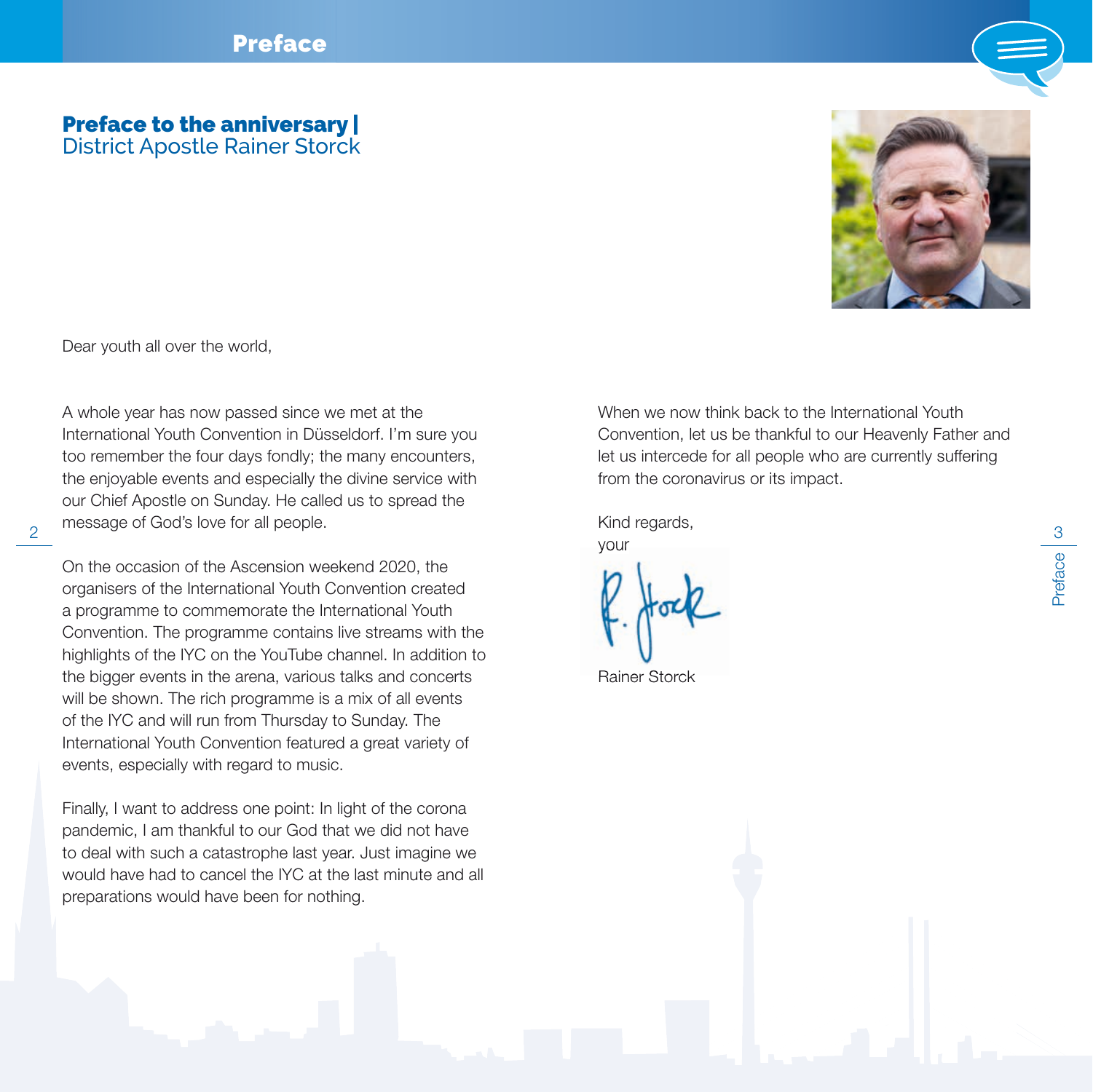

# Thursday, 21 May 2020

| 18.00 - 19.00 IYC Ascension Day divine service<br>(English) with Apostle David Heynes |
|---------------------------------------------------------------------------------------|
| 19.00 - 20.00 Concert: Youth Celebration Choir                                        |
| 20.00 - 20.30 Concert: Worship with the IYC Band                                      |
| 20.30 - 21.30 <b>Concert: Rockin' Credo – Christian</b><br>rock music                 |

# Friday, 22 May 2020

- 19.00 20.00 Opening event of the International Youth Convention
- 20.00 20.45 Concert: Men's quintet "Die Bräutigang"
	- 20.45 21.45 Concert: Stugapella Acapella from Stuttgart
	- 21.45 23.00 Concert: "Rocking Bow Ties"

# Saturday, 23 May 2020

- 19.00 19.15 Devotional with District Apostle John Leslie Kriel (South Africa)
- 19.15 20.00 Here we are! Podium discussion with the Chief Apostle
- 20.00 22.00 #HereThereEverywhere Jesus the Light In Us
- 22.00 00.00 Face the Lord facing you

# Sunday, 24 May 2020

|                            |               | 18.00 - 19.00 IYC Ascension Day divine service<br>(English) with Apostle David Heynes | 08.45 - 09.00                                           | <b>Morning devotional with District Apostle</b><br><b>Deppner (Congo)</b> |             |
|----------------------------|---------------|---------------------------------------------------------------------------------------|---------------------------------------------------------|---------------------------------------------------------------------------|-------------|
|                            |               | 19.00 - 20.00 Concert: Youth Celebration Choir                                        |                                                         | 09.00 - 09.45 Opening programme IYC divine service                        |             |
|                            |               | 20.00 - 20.30 Concert: Worship with the IYC Band                                      | $10.00 - 11.00$                                         | Video divine service with<br><b>Bishop Peter Johanning</b>                |             |
|                            |               | 20.30 - 21.30 Concert: Rockin' Credo – Christian<br>rock music                        |                                                         | 11.00 - 11.30 Programme after the IYC divine service                      |             |
| <b>Friday, 22 May 2020</b> |               | 12.00 - 13.00                                                                         | Talk: "The Apostle ministry – Service in<br>the Church" |                                                                           |             |
|                            | 19.00 - 20.00 | Opening event of the International Youth<br><b>Convention</b>                         | 13.00 - 14.30                                           | Talk: "Food disciples, or when our diet<br>becomes a religion"            |             |
|                            | 20.00 - 20.45 | <b>Concert: Men's quintet</b><br>"Die Bräutigang"                                     | 14.30 - 16.00                                           | Talk: "Immortality of the soul – help for<br>the departed"                | $rac{5}{2}$ |
|                            |               | 20.45 - 21.45 Concert: Stugapella -<br><b>Acapella from Stuttgart</b>                 |                                                         | 16.00 - 17.00 Concert de la jeunesse France                               | WAMAN       |
|                            |               | 21.45 - 23.00 Concert: "Rocking Bow Ties"                                             | 17.00 - 18.00                                           | Talk: "Making of - How to use the Divine<br><b>Service Guide"</b>         |             |
|                            |               | Saturday, 23 May 2020                                                                 |                                                         | $18.00 - 19.15$ Lacrimosa – a special kind of interview                   |             |
|                            |               |                                                                                       |                                                         | 19.15 - 20.45 International Christian poetry slam                         |             |

- contest
- 20.45 22.00 Closing concert: Thank You(th) Final Praise & Worship with the GospelproJekt

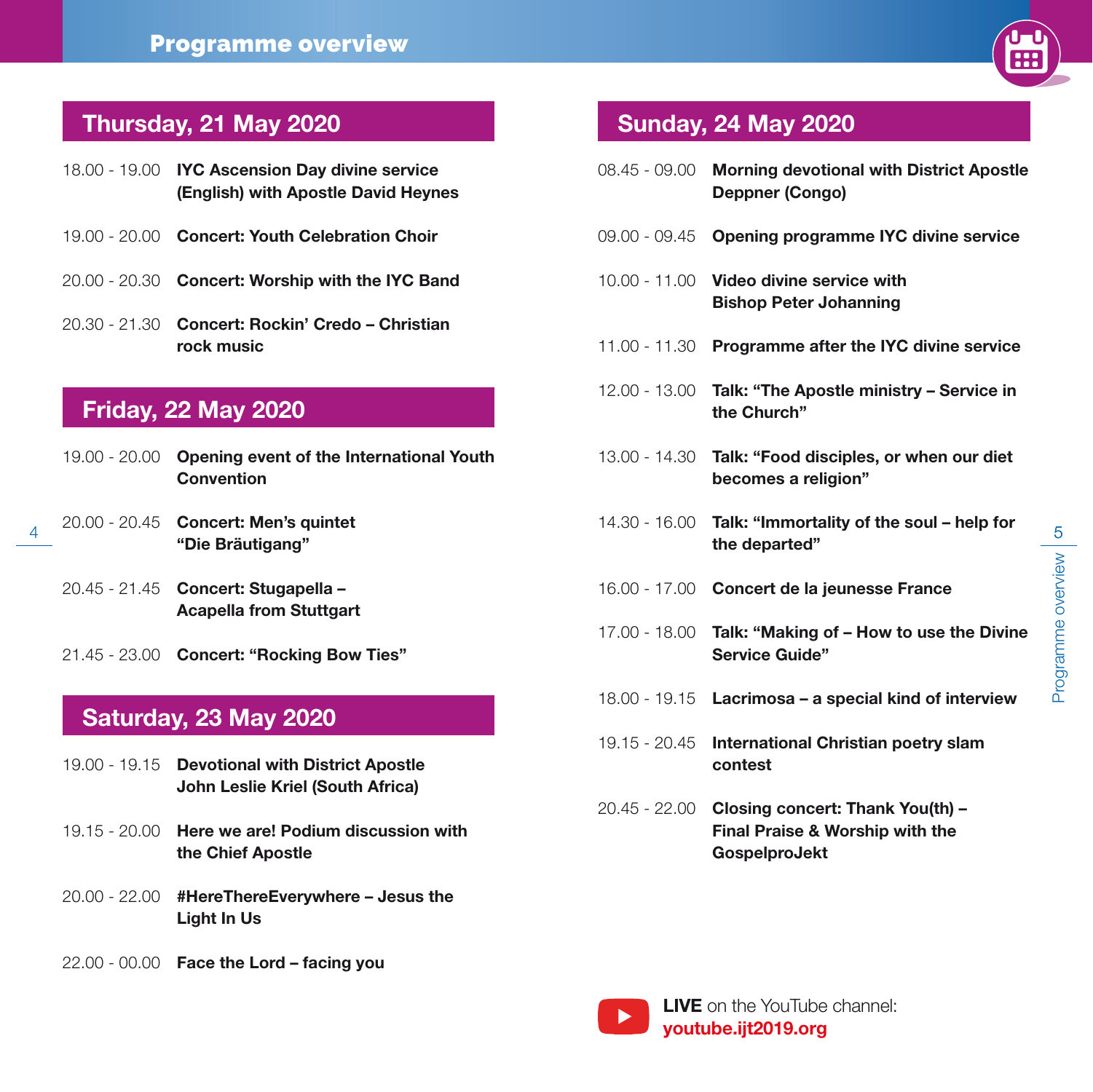

# Thursday, 21 May 2020 Friday, 22 May 2020

18.00 - 19.00 IYC Ascension Day divine service (English) with Apostle David Heynes



Together we experience the divine service on Ascension Day. The main part of the divine service will be in English, further contributions in Dutch and Lingala. The Bible text can be found in John 12:32: "And I, if I am lifted up from the earth, will draw all peoples to Myself." Apostle David Heynes (UK) will conduct this divine service.

### 19.00 - 20.00 Concert: Youth Celebration Choir



500 young people sing a "Best of" of all youth days of the former district church Hessia/Rhineland-Palatinate/Saarland. Whether spiritual hymns, pop or worship in and celebrate with the Youth Celebration Choir.

#### 20.00 - 20.30 Concert: Worship with the IYC Band

Worshipping works best with an electric guitar, bass guitar, drums... That's what we think, the eight members of a band project exclusively founded for the IYC. We want to bring our passion for worship music to you and touch you deep inside your hearts and souls. Let yourself be drawn in by the multi-layered sounds, great rhythms and reverent texts.

#### 20.30 - 21.30 Concert: Rockin' Credo – Christian rock music



Rockin' Credo – a creed in rock. That title describes the style and content of this band's music. They will cover well-known Christian songs and perform their own songs, too. Whether ballads or rock songs – all songs celebrate our faith in Jesus Christ.

#### 19.00 - 20.00 Opening event of the International Youth Convention

 $^6$  8  $^{\circ}$  7songs or gospel - let yourself be drawn  $^{\circ}$  7songs or gospel - let yourself be drawn  $^{\circ}$ Experience the moment when Chief Apostle Jean-Luc Schneider, head of the New Apostolic Church International, officially opens the International Youth Convention 2019. There will also be greeting speeches and a lot of music. Furthermore, the topic will be the motto "Here I am" that will be the common theme of all events. In the opening, we can find a level that unifies all international young people: Our emotions in faith and everyday life. Three emotions are displayed in a play: Positive emotions, negative emotions and confusion. Everyone will be actively addressed and included via various, also surprising moments in the play.

#### 20.00 - 20.45 Concert: Men's quintet "Die Bräutigang"



Wise Guys, Pentatonix and the men's choir hymnal of the New Apostolic Church of 2007 – such different kinds of music, combined with modern and groovy sounds, presented by the "Bräutigang". The four boys from Cologne and their congregation angel Nils from the Siegen mountains are creating a festival for the ears. Let yourself be a-capellarised by the Bräutigang!



LIVE on the YouTube channel: youtube.ijt2019.org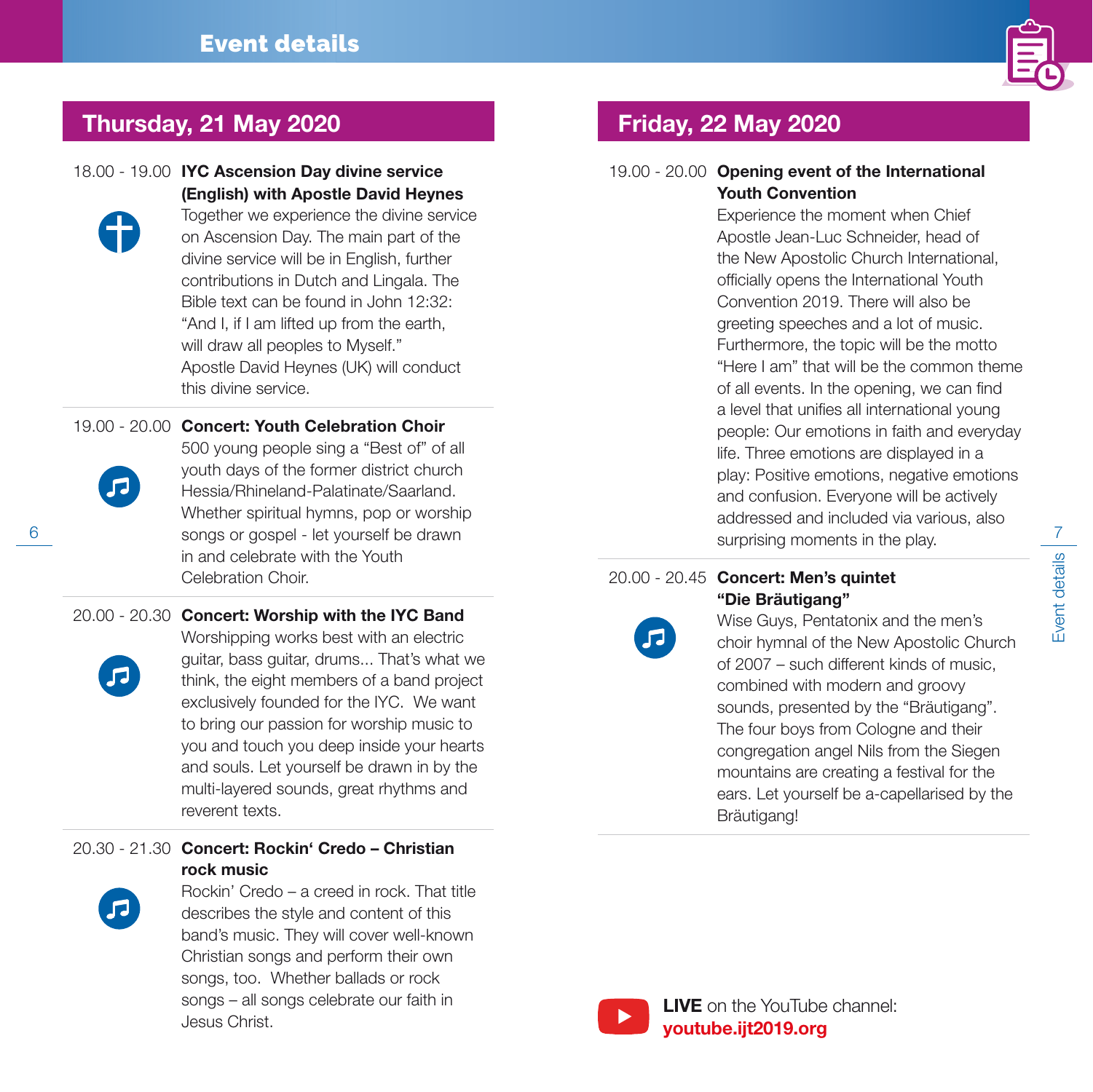

#### 20.45 - 21.45 Concert: Stugapella – Acapella from **Stuttgart**



Having fun and joy singing and making music brought Stugapella from Stuttgart together. They started out with enriching divine services with their music, later more and more public performances followed on a few youth days and the ICC. They will also be in Düsseldorf with their wide repertoire, ranging from basta and the Wise Guys to Naturally Seven.

#### 21.45 - 23.00 Concert: "Rocking Bow Ties"



 $\frac{8}{2}$  rock music. After their performances on  $\frac{9}{2}$  inspiration in their belief in Christ? How  $\frac{9}{2}$ Formerly known as the "Bäänd feat. Kurt Wagner", the "Rocking Bow Ties" are now performing under their new name with a atmospheric mix of Christian and popular the last few youth days of the district church West Germany, they now want to come to you.

## Friday, 22 May 2020 Saturday, 23 May 2020

#### 19.00 - 19.15 Devotional with District Apostle John Leslie Kriel (South Africa)



"I am with you" What have you taken in so far? After arriving, getting your bearings and maybe being troubled by thoughts and emotions? Together, we will pause for a short while and recognise why, for whom, for what reason we are here.



19.15 - 20.00 Here we are! Podium discussion with the Chief Apostle What are the main challenges for

> Christianity and the Church today and for the future? How is the NAC evolving and what further changes can be expected? How can the Church reach out (even better) to the youth and give them inspiration in their belief in Christ? How can the youth take an active part in their Church, today and tomorrow? These, and further questions on the subjects of society, the youth, faith and the Church, are at the centre of the podium discussion with Chief Apostle Schneider.

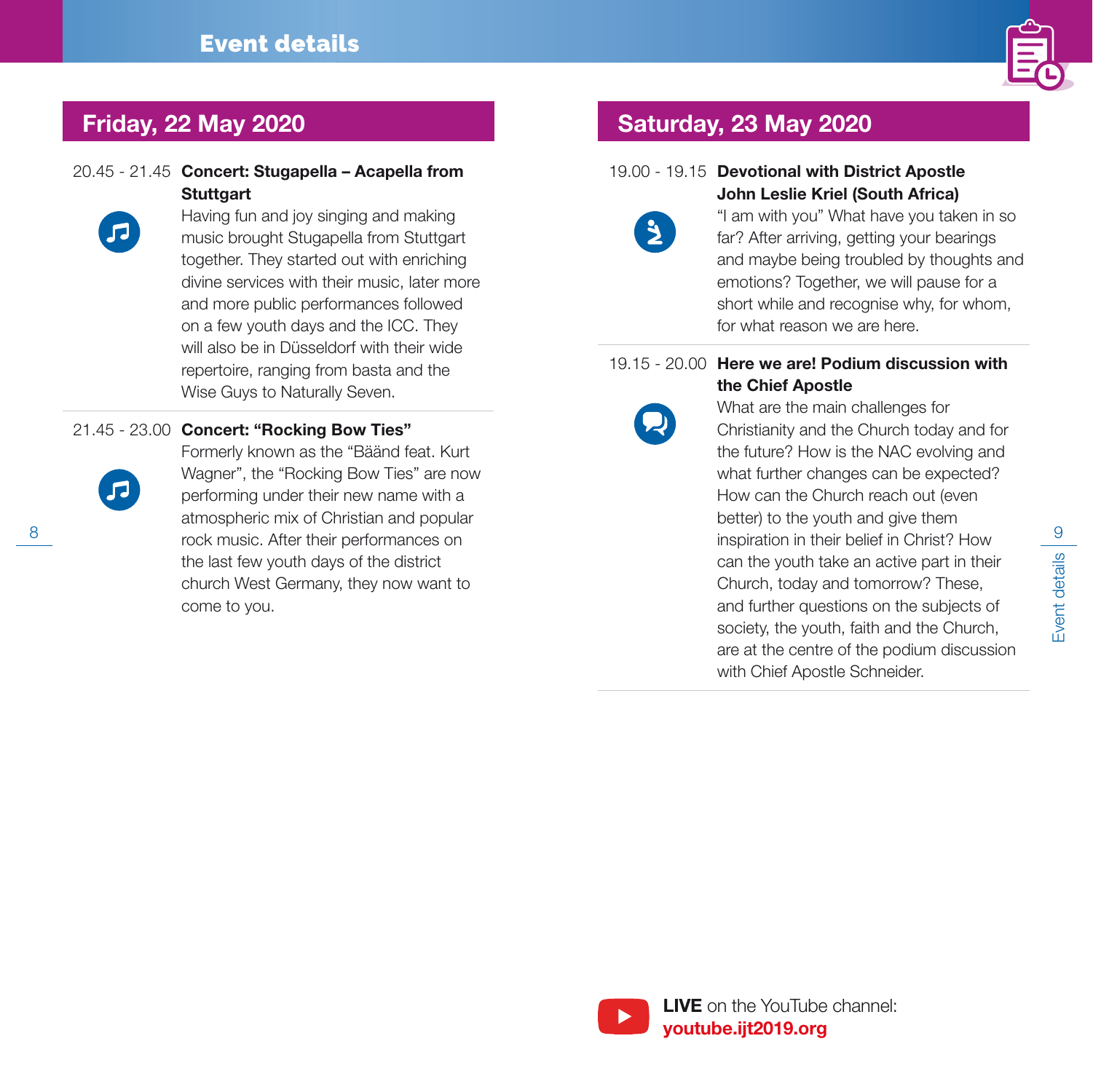

## Saturday, 23 May 2020 Sunday, 24 May 2020

#### 20.00 - 22.00 #HereThereEverywhere – Jesus the Light In Us

We are an international church and young people from all over the world. We are celebrating our diversity and we are learning from each other. The common theme of the events in the arena continues: On Saturday night you are invited to answer Jesus' call from the pop oratorio "I AM": "Here I am". The event "'HereThereEverywhere – Jesus the Light In Us" shows that we are one through a common light that is shining within us - despite differences in culture and personality. Accompany us on a monumental journey through all five continents - towards a common finale.

#### 22.00 - 00.00 Face the Lord – facing you



A special kind of concert night: Meet God and see how He affects you. He is not only above you and around you, He is also in you. Young people from Austria invite you to a musical journey - to meet God within yourself. The preparations for the divine service with our Chief Apostle Jean-Luc Schneider come to their climax and you are a part of it.

 $\mathbf{B}$ 

#### 08.45 - 09.00 Morning devotional with District Apostle Deppner

"And you who seek God, your hearts shall live" Determining your position Have you ever doubted if it's all correct the way it is? Say Yes to yourself, to your path and have faith! On the youth convention, we are asking ourselves the question what our position is. This morning devotional is dedicated to that question - so that your heart is alive.

#### 09.00 - 09.45 Opening program IYC divine service

#### 10.00 - 11.00 Video divine service with Bishop Peter Johanning

10 **10** 11 **11video divine service in Dortmund. The** 11 Bishop Peter Johanning conducts the divine service will be broadcast live via YouTube. As every Sunday, the divine service is for all church members. He is planning to awaken memories of the International Youth Convention 2019 in his serving. In addition, there will be musical elements from the divine service with Chief Apostle Jean-Luc Schneider.

#### 11.00 - 11.30 Programme after the IYC divine service

#### 12.00 - 13.00 Talk: "The Apostle ministry – Service in the Church"



Is the Apostle ministry necessary? Is a reference to the Apostles mentioned in the new testament enough? How does the New Apostolic Church explain the necessity of the Apostle ministry? Speakers: Apostle Klaus Katens (NAC Berlin-Brandenburg) and Evangelist Reinhard Kiefer (NACI)



LIVE on the YouTube channel: youtube.ijt2019.org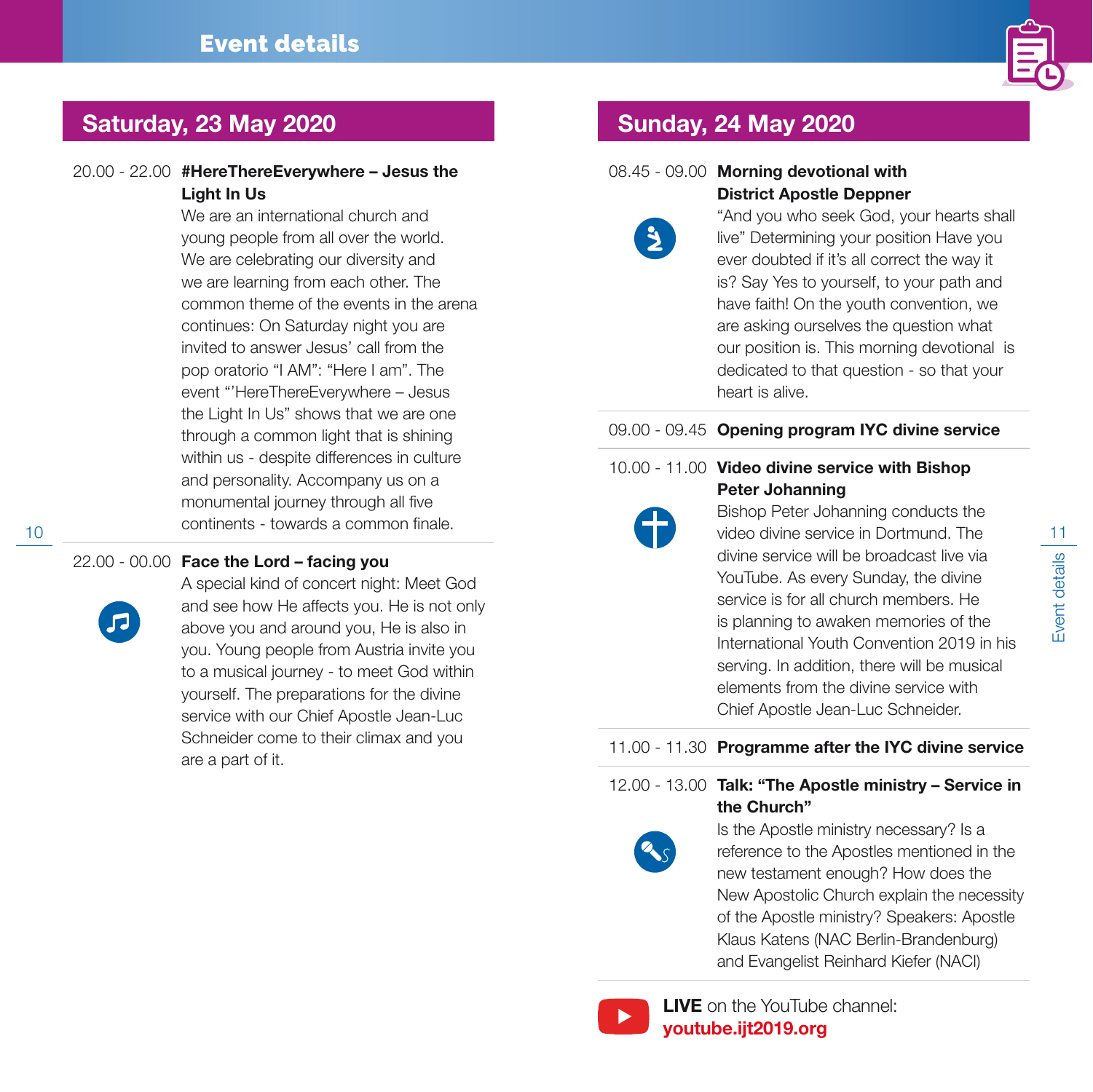

# Sunday, 24 May 2020 Sunday, 24 May 2020

13.00 - 14.30 Talk: "Food disciples, or when our diet becomes a religion"



Food becomes more and more important. It's no longer "The mains thing is it tastes good", but: "It is (un)healthy? Or "Can I eat this with a good conscience?" Animal suffering, organic production, environmental protection - food is more and more linked to ethics. Additionally, new eating rules are created, almost ideology groups: Veganism, paleo food, organic food, fairtrade. When the sausage from your supermarket becomes a sin, is that a kind of "food religion"? Bishop Peter Johanning talks to Dr. Kai Funkschmidt (EZW)

12 14.30 - 16.00 Talk: "Immortality of the soul – help for The Musician and priest Tilo Wolff presents 13 the departed"



# Apostle Herbert Bansbach and Apostle

Gert Opdenplatz are talking about the topic immortality of the soul and help for the departed.

### 16.00 - 17.00 Concert de la jeunesse France



"A concert of all the French youth: 300 singers await you. Eight youth choirs from France chose two to three titles each for a common program. Prior to the IYC, they had three concerts in France: In Alsace, in Lorraine and in the region Paris. In Düsseldorf, we combine it all into one concert. The choir sings mainly NAC hymns, sometimes accompanied by instruments."

#### 17.00 - 18.00 Talk: "Making of - How to use the Divine Service Guide"



Every minister knows and needs it: The Divine Service Guide in its handy format that fits into every suit jacket pocket. It contains the Bible text as foundation for the divine service, including clarification of context, main message for the divine service, theological thoughts about interpretation as well as a summary. But how are the monthly guides created that are published by the Chief Apostle? How are they supposed to be used? And why do some Bible texts not qualify as foundation for a divine service?

### 18.00 - 19.15 Lacrimosa – A special kind of interview



Musician and priest Tilo Wolff presents his Metal band Lacrimosa, which was founded in 1990. He talks about his work in the music business of the Gothic and Metal scene together with being a congregation rector in Switzerland. The main topic will be his access to music and how he deals with music as a New Apostolic Christian.

Moderation: Evangelist Peter Haupt

### 19.15 - 20.45 International Christian poetry slam contest



### Young people were able to apply prior to the International Youth Convention and are now facing the audience and a jury. The guideline: They need to address a Christian topic. The results were diverse.



LIVE on the YouTube channel: youtube.ijt2019.org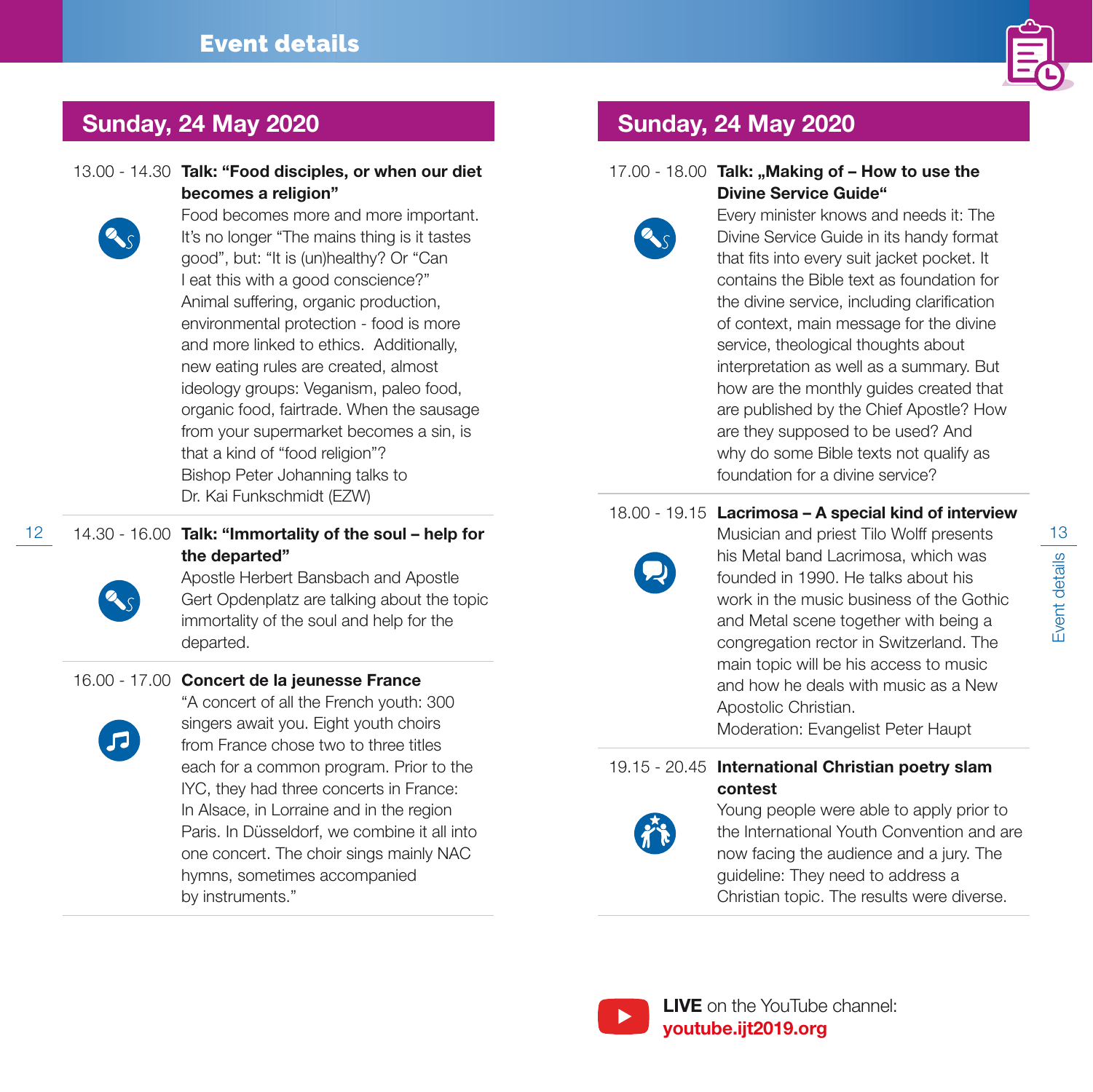

# Sunday, 24 May 2020



20.45 - 22.00 Closing concert: Thank You(th) – Final Praise & Worship with the GospelproJekt

> 180 and 9,000 more come together to praise Jesus with one voice and to give thanks for this great weekend! At the end of the International Youth Convention, the GospelproJekt says thank you to all participants and especially to all the helpers with a join-in and thank-you concert. They are once again starting the great fireworks of worship and praise as choir, orchestra and band together with you.

### Where can I watch the programme?

The programme from the guide will be broadcast as live streams on the YouTube channel of the International Youth Convention 2019. The channel is called "International Youth Convention" and can be found via the short link youtube.ijt2019.org.

The channel is not only accessible via a browser on a computer, but also via the YouTube app on smartphones and tablets. You can achieve the best quality, however, by using the YouTube app on a smart TV or on a video streaming device (Fire TV, Chromecast or Apple TV).

youtube.ijt2019.org <u>Experience</u> to the set of the set of the set of the set of the set of the set of the set of the set of the set of the set of the set of the set of the set of the set of the set of the set of the set of the set of the set